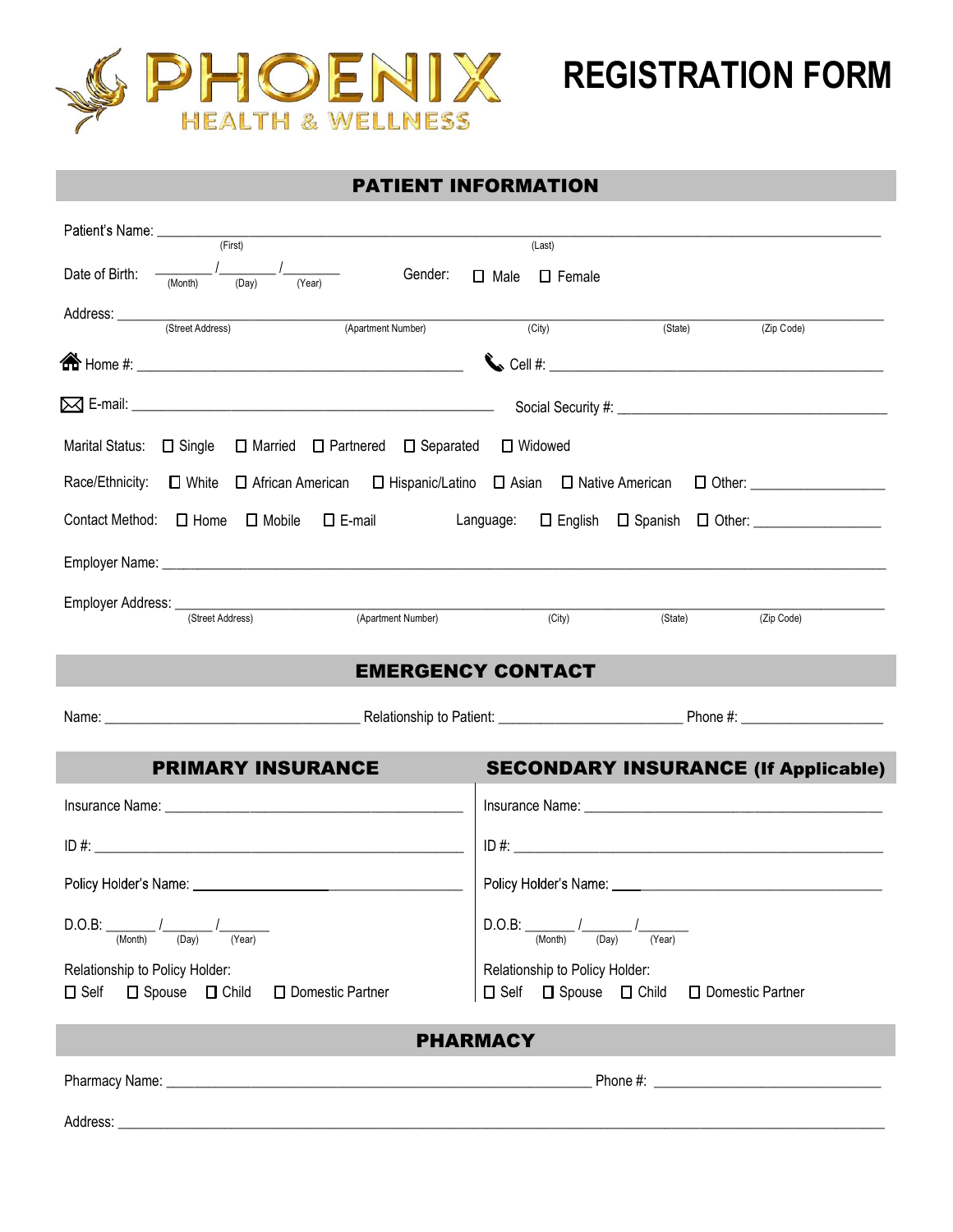#### ACKNOWLEDGEMENT OF RECEIPT OF NOTICE OF PRIVACY PRACTICES

I, the undersigned, acknowledge that I have read a copy of South Shore Family Practice (Phoenix Health & Wellness Management Corp.) Notice of Privacy Practices. Should I have any questions about the policy, I will discuss them with my Physician or the group's compliance team. ACKNOWLEDGEMENT OF RECEIPT OF NOTICE OF PRIVACY PRACTICES Indersigned, acknowledge that I have read a copy of South Shore Family Practice (Phoenix Health & Wellness ement Corp.) Notice of Privacy Practices. Should I have a

 $X$  and the state of the state of the state of the state of the state of the state of the state of the state of the state of the state of the state of the state of the state of the state of the state of the state of the s

Signature of Patient (or patient's parent or guardian) **Print Name** 

Date

## CONSENT TO TREATMENT

I hereby request and consent to diagnostic, therapeutic procedures and medical treatment by South Shore Family Practice (Phoenix Health & Wellness Management Corp.) as determined necessary in the professional medical judgment of my treating physician, including but not limited to electrocardiograms, blood tests, and administration of medications and vaccinations and obtaining e-script history, as applicable. I am aware that the practice of medicine and related procedures is not an exact science and I acknowledge that no guarantee as to the outcome of any procedures, treatments or examinations have been made to me.

 $X$  and the state of the state of the state of the state of the state of the state of the state of the state of the state of the state of the state of the state of the state of the state of the state of the state of the s

Signature of Patient (or patient's parent or guardian) Print Name Print Name

# AUTHORIZATION FOR THE RELEASE OF PATIENT HEALTH INFORMATION TO SECOND PARTY

By signing below, I hereby give permission to South Shore Family Practice (Phoenix Health & Wellness Management Corp.) to discuss with the following individuals information related the health care services I receive at the above named physician's office/physician practice. I agree that this information will be limited to appointment scheduling (date and time), procedure scheduling (date, time and preparation information) prescription re-fill(s), laboratory test results, radiology examination results and billing inquiries. I agree that this **does not** include the ability for the individuals noted below to authorize the disclosure of my protected health information to a third party or to request on my behalf a copy of my health information. I agree that this authorization will remain active until I revoke it by submitting an updated authorization to the physician practice noted above.

Signature of Patient (or patient's parent or guardian) The Series of Print Name Controller and the Date

# GUARANTEE OF PAYMENT

Many insurance companies, including managed care organizations, require prior written authorization for treatment and follow-up visits. It is your responsibility as a patient to obtain all necessary authorizations from your insurance company prior to receiving medical services. If you have not received prior approval for the service or authorization has been denied, you are fully responsible for all charges if your insurance company does not agree to pay. In addition, you will be responsible for all deductibles, co-insurance, co-pays, any services that is not covered by your insurance plan, and any service that your insurance company has determined not be "medically necessary".

I have read and understand this information. I understand that my insurance company may deny coverage and request that South Shore Family Practice (Phoenix Health & Wellness Management Corp.) perform this medical service anyway. I agree to be personally and fully responsible for all charges. I understand that the provider named above is relying on this promise and is rendering services. Without requiring payment at the time of service based on such reliance.